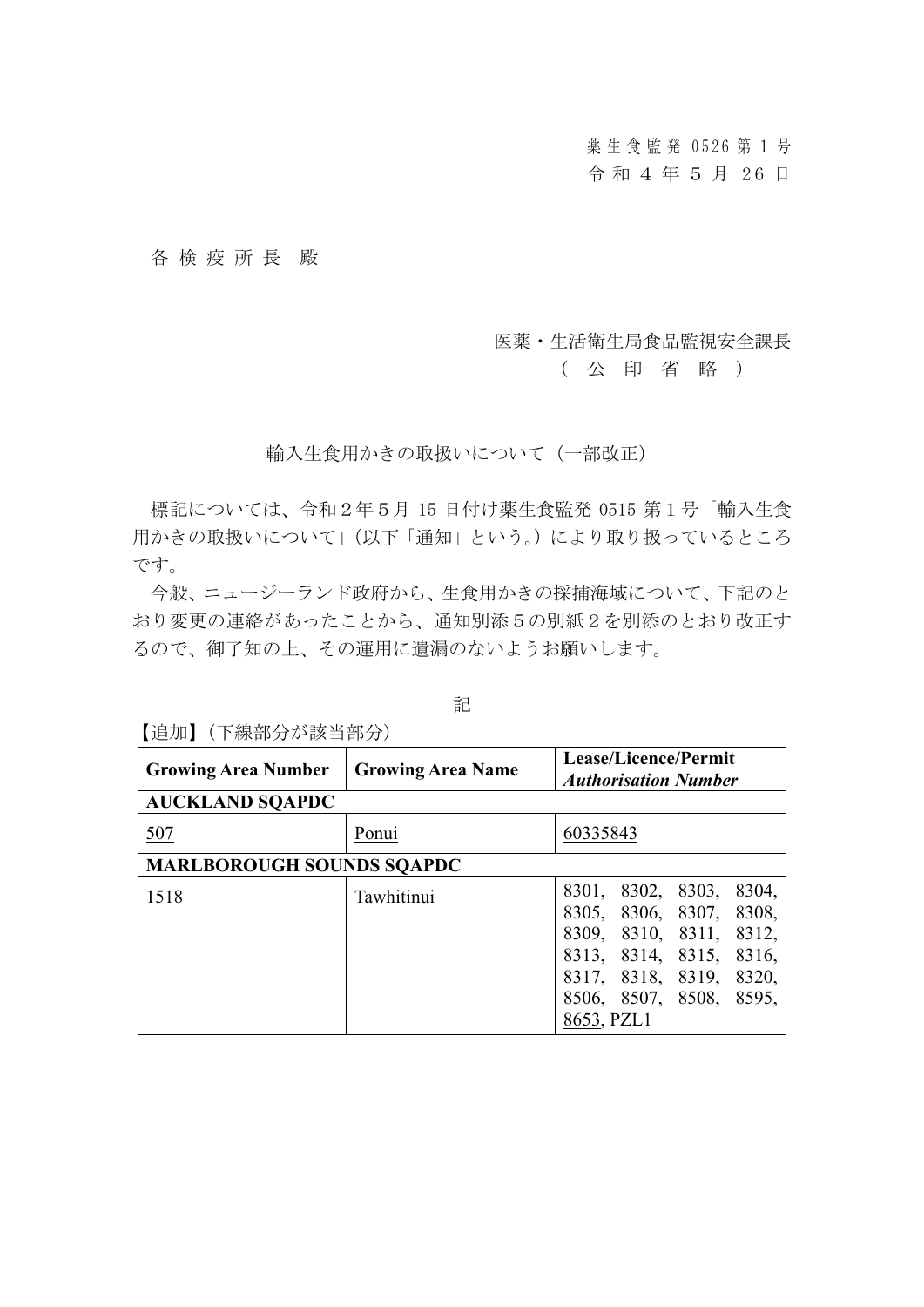## **Shellfish Growing Areas\* Classified for Harvest for Human Consumption in Accordance with Regulation 48 of the Animal Products (Regulated Control Scheme – Bivalve Molluscan Shellfish) Regulations 2006 as at 14 April 2022**

| <b>Growing Area</b><br><b>Number</b> | <b>Growing Area Name</b>                                                        | Lease/Licence/Permit<br><b>Authorisation Number</b>                                                                                                                                          |
|--------------------------------------|---------------------------------------------------------------------------------|----------------------------------------------------------------------------------------------------------------------------------------------------------------------------------------------|
|                                      | <b>NORTHLAND Shellfish Quality Assurance Programme Delivery Centre (SQAPDC)</b> |                                                                                                                                                                                              |
| 201                                  | Parengarenga Harbour                                                            | Le 177, Le 181, Le 225, Le 227, Le<br>357, Le 358, Le 359, MF 27, MF 48,<br>MF116, MF 139, MF148, MF 242,<br>MF 238, MF 362, MF 363                                                          |
| 202                                  | Whangaroa Harbour Main Block                                                    | Le 100, Le 204, Le 238, Le 239, Le<br>333, Le 344                                                                                                                                            |
| 202A                                 | Whangaroa Harbour East                                                          | Le3, Le14, Le57                                                                                                                                                                              |
| 202B                                 | Touwai Bay and Pumanawa Bay                                                     | Le77, Le79                                                                                                                                                                                   |
| 204A                                 | Te Puna/Te Tii                                                                  | Le 28, Le 85, MF 707                                                                                                                                                                         |
| 204B                                 | <b>Opete Creek</b>                                                              | Le 78, Le 242                                                                                                                                                                                |
| 204C                                 | Rangitane                                                                       | Le 17, Le 18                                                                                                                                                                                 |
| 204D                                 | Hauparua                                                                        | Le 67, Le 73, Le 81, Le 139, Le 183                                                                                                                                                          |
| 205                                  | Orongo Bay                                                                      | Le 12, Le 15, Le 16, Le 41, Le 44, Le<br>55, Le 153, Le 154, Le 180, Le 222,<br>Le 223, Le 319, Le 320, Le 321, Le<br>322, Le 323, Le 324, Le 325, Le 337,<br>Le 338, Le 339, Le 350, Le 351 |
| 206                                  | <b>Upper Waikare</b>                                                            | Le 160, Le 161, Le 162, Le 163                                                                                                                                                               |
| 206B                                 | Middle Waikare                                                                  | Le 23, Le 53, Le 119, Le 124, Le<br>137, Le 152, Le 159, Le 165, Le 170,<br>Le 171, Le 175, Le 345, Le 348, Le<br>349                                                                        |
| 206C                                 | Lower Waikare                                                                   | Le 69, Le 130, Le 138, Le 140, Le<br>158, Le285, Le 298                                                                                                                                      |
| 206D                                 | Waikare Inlet                                                                   | Le 64                                                                                                                                                                                        |
| 207                                  | Parua Bay                                                                       | Le 91                                                                                                                                                                                        |
| 208                                  | Kaipara Harbour                                                                 | Le 62, Le 94, Le 111, Le 117, Le<br>147, Le 185, Le 326, Le 352, Li 277,<br>ND 927549                                                                                                        |
| 214                                  | Houhora Bay                                                                     | MF76, MF 118, MF 302, MF 398                                                                                                                                                                 |

*\*Permits, registrations or marine farm site numbers under the Fisheries Act 1996, Resource Management Act 1991, or any other relevant Act*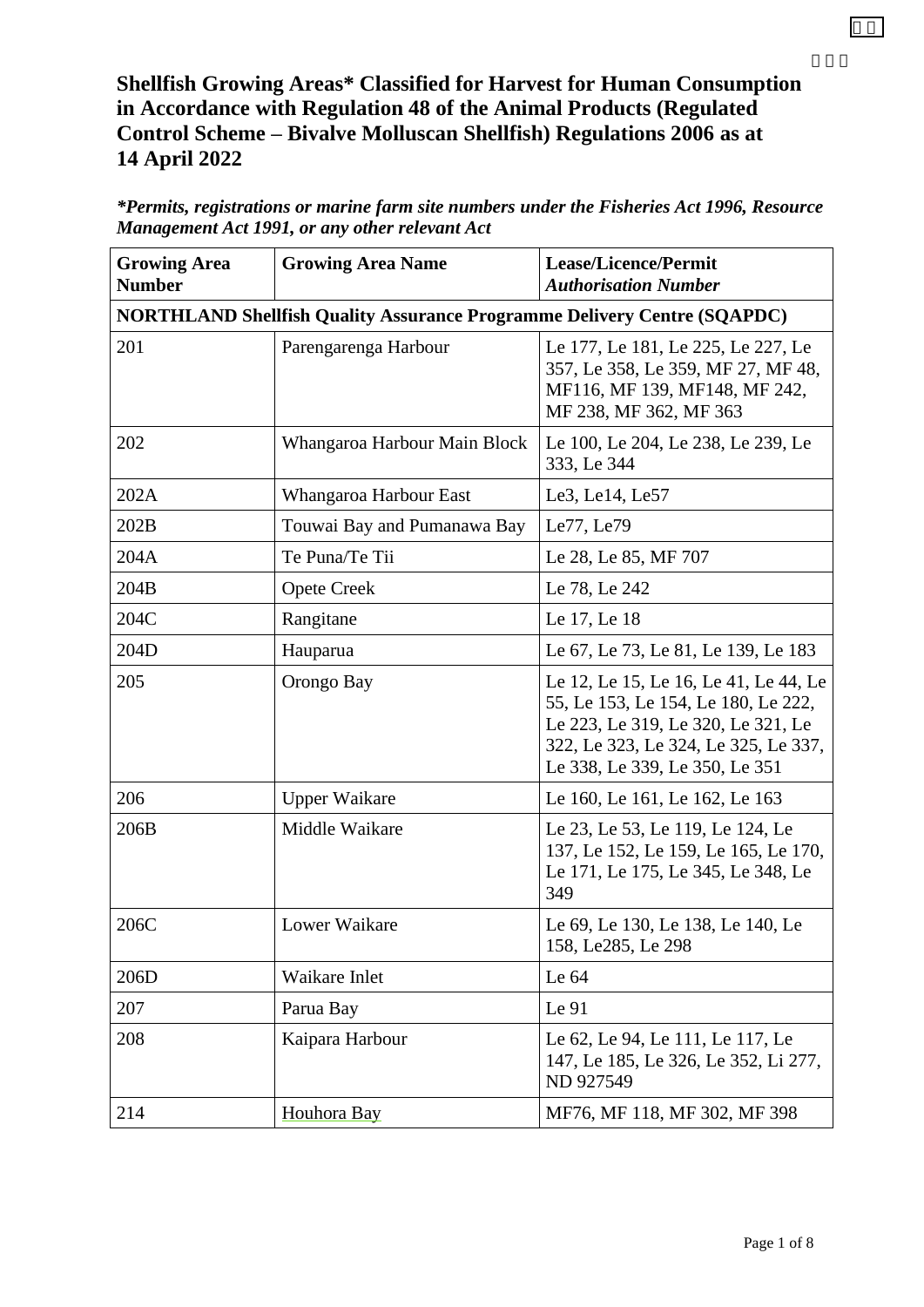| 215                      | Houhora Harbour                               | Le 311, Le 315, Le 316, Le 317, Le<br>318, MF 28, MF 29, MF 44, MF 46,<br><b>MF50</b>                                                 |
|--------------------------|-----------------------------------------------|---------------------------------------------------------------------------------------------------------------------------------------|
| 216                      | Te Karaka                                     | 7901                                                                                                                                  |
| 218                      | Rangaunu                                      | Le 327, Le 330, Le 331, Le 356,<br><b>MF083</b>                                                                                       |
| 220                      | Kauanga Inlet                                 | MF 103, MF190                                                                                                                         |
| 221                      | Paroa Bay                                     | Le 47                                                                                                                                 |
| <b>AUCKLAND SQAPDC</b>   |                                               |                                                                                                                                       |
| 209                      | South Kaipara                                 | CP39149                                                                                                                               |
| 301A                     | Cowan's Bay                                   | Le 65, Le 340                                                                                                                         |
| 301B                     | <b>Dyers Creek</b>                            | Le 2, Le 6, Le 21, Le 86, Le 88, Le<br>89, Le 102, Le 106, Le 127, Le 136,<br>Le 212, Le 341, Le 342                                  |
| 301C                     | Browne's Bay Pukapuka Inlet<br>and Huawai Bay | Le 31, Le 46, Le 50, Le 58, Le 74,<br>Le 93, Le 104, Le 157                                                                           |
| 301D                     | Te Kapa                                       | Le 63, Le 68, Le 71, Le 84, Le 108,<br>Le 109, Le 253, Le 255, Le 298, Le<br>299, Le 334, Le 335, Le 336, Le<br>353, Le 354, Le 32898 |
| 411                      | Waiheke Is - Awakiriapa Bay                   | Li 11                                                                                                                                 |
| 412                      | Waiheke Is - Te Matuku Bay                    | Le 9, Le 164, Le 343                                                                                                                  |
| 413                      | Waiheke Is - Awaawaroa Bay                    | Le 87                                                                                                                                 |
| 413A                     | Waiheke Is - Awaawaroa Bay<br>Inner           | Le128                                                                                                                                 |
| 414                      | Putaki Bay                                    | Le 7                                                                                                                                  |
| 421                      | Great Barrier - Katherine Bay                 | CPT 10696, MFP 269, Li 276                                                                                                            |
| 422                      | <b>Great Barrier Is - Port Fitzroy</b>        | Li 492, Li 493, Li 494, Li 495, Pe<br>123                                                                                             |
| 502                      | Kauri Bay                                     | Le 148                                                                                                                                |
| 503                      | Waimangu Point                                | Li 384, Li 385, Li 386, Li 387, Li<br>389, Li 390, Li 437, Li 471, Li 478                                                             |
| 504                      | Rangipakihi                                   | Block A, Block B, Block C, Block<br>D, Block E, Block F, Block G, Block<br>H, Block I, Block J                                        |
| 506                      | Western Firth                                 | 60082314                                                                                                                              |
| 507                      | Ponui                                         | 60335843                                                                                                                              |
| 4221                     | Great Barrier Is. - Kaiarara Bay              | Li262                                                                                                                                 |
| <b>COROMANDEL SQAPDC</b> |                                               |                                                                                                                                       |
| 602                      | Whitianga                                     | Le 208                                                                                                                                |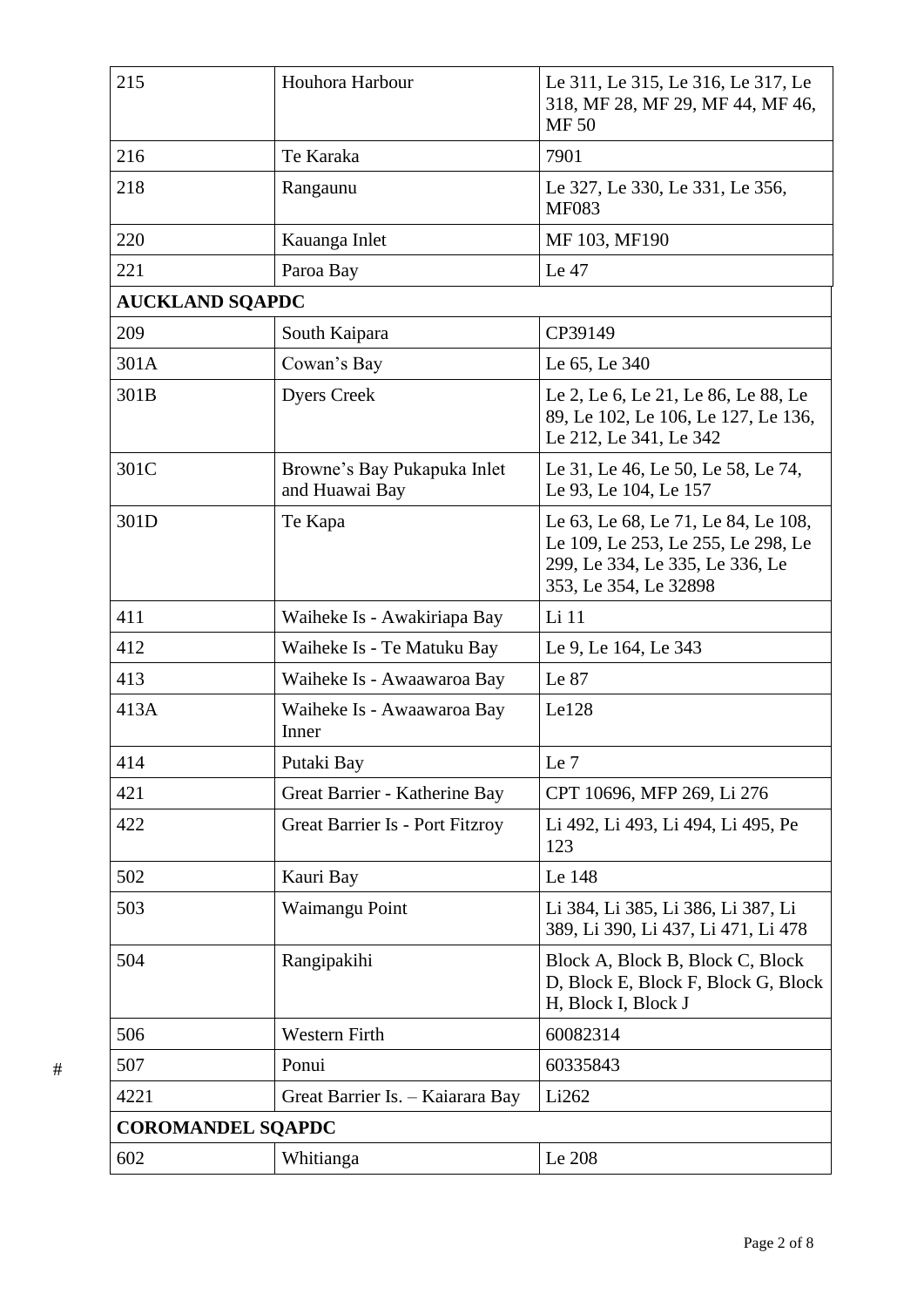| 611                              | Tiki Road                                         | Le 26, Le 141, Le 310                                                                                                                                                                                                                                                                                                                                                                                                                                                                                                                         |
|----------------------------------|---------------------------------------------------|-----------------------------------------------------------------------------------------------------------------------------------------------------------------------------------------------------------------------------------------------------------------------------------------------------------------------------------------------------------------------------------------------------------------------------------------------------------------------------------------------------------------------------------------------|
| 612                              | Te Kouma Harbour                                  | Le 20, Le 101                                                                                                                                                                                                                                                                                                                                                                                                                                                                                                                                 |
| 613                              | Moturua Island                                    | 124769, 124771, 125444, Li 361, Li<br>373, Li 396                                                                                                                                                                                                                                                                                                                                                                                                                                                                                             |
| 615                              | Motukopake Island                                 | 124796, 124885, 125439, 125441,<br>125442, 125443, 125445, Li 292, Li<br>293, Li 294, Li 295, Li 333, Li 349,<br>Li 350                                                                                                                                                                                                                                                                                                                                                                                                                       |
| 618                              | Kirita Bay                                        | Li 344                                                                                                                                                                                                                                                                                                                                                                                                                                                                                                                                        |
| 6101                             | McGregor Bay                                      | Le 49, Le 70, Le 118, Le 224                                                                                                                                                                                                                                                                                                                                                                                                                                                                                                                  |
| 6102                             | Preeces Point                                     | Le 4, Le 59                                                                                                                                                                                                                                                                                                                                                                                                                                                                                                                                   |
| 6141                             | Motukakarikitahi Island<br>Hautapu Channel        | 124764, 124767, 124768, 124886,<br>125440, 125446,<br>Li 296, Li 343, Li 383, Li 310 W, Li<br>327, Li 336, Li 345, Li 346, Li 347                                                                                                                                                                                                                                                                                                                                                                                                             |
| 6142                             | Koputauaki Bay                                    | 125996, Li 310 E, Li 326                                                                                                                                                                                                                                                                                                                                                                                                                                                                                                                      |
| 6161                             | MAF (Nursery) Area                                | 123335                                                                                                                                                                                                                                                                                                                                                                                                                                                                                                                                        |
| 6162                             | Whanganui Island, Te Kouma<br>Head                | 124770, 124772, 124773, Li 291, Li<br>362, Li 380, Li 421                                                                                                                                                                                                                                                                                                                                                                                                                                                                                     |
| 6171                             | <b>Solomons Point</b>                             | 124883, Li 308, Li 365, Li 402                                                                                                                                                                                                                                                                                                                                                                                                                                                                                                                |
| 6172                             | Te Kouma South, Manaia<br>Harbour, Wekarau Island | 124765, 124766, 124881, 124882,<br>124884, 124887, 125997, Li 357, Li<br>363, Li 376, Li 364, Li 377, Li 378,<br>Li 379                                                                                                                                                                                                                                                                                                                                                                                                                       |
| 6191                             | Firth of Thames - Outer                           | 122859, 122860, 122917, 122920,<br>122921, 122925, 122926, 122928,<br>122929, 122933, 122934, 122935,<br>122943, 122947, 122949, 122950,<br>122951, 126345, 132838, 132839,<br>133988, 138124, 999999, 60303341<br>Li 521, Li 522, Li 523, Li 524, Li<br>525, Li 526, Li 527, Li 528, Li 529,<br>Li 550, Li 551, Pe 93, Pe 95, Pe 97,<br>Pe 99, Pe 157, Pe 158, Pe 159, Pe<br>160, Pe 161, Pe 162, Pe 632, Pe 666,<br>Pe 667, Pe 668, Pe 669, Pe 671, Pe<br>672, Pe 673, Pe 674, Pe 675, Pe 676,<br>Pe 677, Pe 678, Pe 679, Pe 680, Pe<br>681 |
| <b>BAY OF PLENTY SQAPDC</b>      |                                                   |                                                                                                                                                                                                                                                                                                                                                                                                                                                                                                                                               |
| 701                              | Ohiwa Harbour                                     | Le 25, Le 43, CPT 040136                                                                                                                                                                                                                                                                                                                                                                                                                                                                                                                      |
| 702                              | Opotiki                                           | 61600                                                                                                                                                                                                                                                                                                                                                                                                                                                                                                                                         |
| <b>LOWER NORTH ISLAND SQAPDC</b> |                                                   |                                                                                                                                                                                                                                                                                                                                                                                                                                                                                                                                               |
| 1201                             | Foxton                                            | 9792184                                                                                                                                                                                                                                                                                                                                                                                                                                                                                                                                       |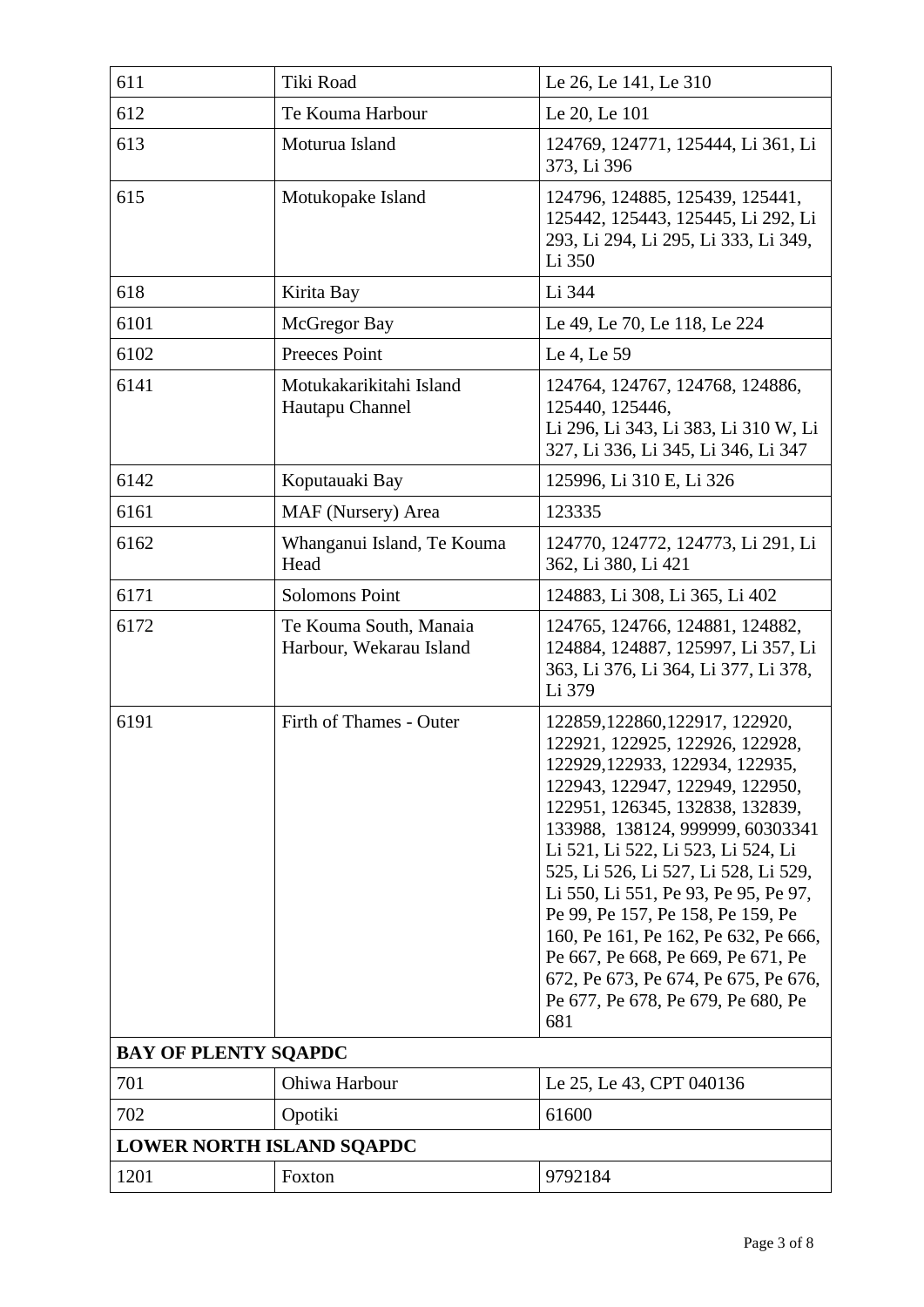| <b>MARLBOROUGH SQAPDC</b> |                                  |                                                                                                                                                                                                                                                                                                                                                                                                                        |
|---------------------------|----------------------------------|------------------------------------------------------------------------------------------------------------------------------------------------------------------------------------------------------------------------------------------------------------------------------------------------------------------------------------------------------------------------------------------------------------------------|
| 1509                      | Cloudy Bay                       | 9792184                                                                                                                                                                                                                                                                                                                                                                                                                |
| 1519                      | Clifford Bay                     | 9792184                                                                                                                                                                                                                                                                                                                                                                                                                |
| 1526                      | Hobbs Bay                        | 8592                                                                                                                                                                                                                                                                                                                                                                                                                   |
| 1529                      | D'Urville                        | 8561                                                                                                                                                                                                                                                                                                                                                                                                                   |
|                           | <b>MARLBOROUGH SOUNDS SQAPDC</b> |                                                                                                                                                                                                                                                                                                                                                                                                                        |
| 1501                      | Hikapu                           | 8354, 8355, 8356, 8357, 8358, 8359,<br>8360, 8361, 8362, 8363, 8364, 8365,<br>8366, 8367, 8368, 8369, 8370, 8371,<br>8372, 8373, 8374, 8375, 8376, 8377,<br>8378, 8379, 8380, 8381, 8382, 8383,<br>8384, 8385, 8386, 8387, 8388, 8389,<br>8391, 8392, 8393, 8394, 8395, 8457,<br>8458, 8459, 8460, 8461, 8462, 8463,<br>8464, 8465, 8466, 8467, 8468, 8469,<br>8470, 8471, 8472, 8473, 8474, 8475,<br>8476, 8570, PZL1 |
| 1502                      | <b>Eastern Pelorous</b>          | 8249, 8250, 8251, 8252, 8253, 8254,<br>8255, 8256, 8257, 8258, 8259, 8260,<br>8261, 8262, 8263, 8265, 8527, 8528,<br>8530, 8531, 8532, 8533, 8534, 8535,<br>8536, 8537, 8538, 8539, 8540, 8541,<br>8542, 8543, 8544, 8545, 8546, 8548,<br>8549, 8550, 8551, 8552, 8555, 8556,<br>8557, 8558, 8560, 8623, 8624, PZL1                                                                                                    |
| 1503                      | Hallam                           | 8177, 8178, 8179, 8180, 8181, 8182,<br>8183, 8184, 8186, 8187, 8188, 8189,<br>8190, 8191, 8192, 8196, 8197, 8198,<br>8200, 8201, 8202, 8203, 8573, PZL1                                                                                                                                                                                                                                                                |
| 1504                      | Forsyth                          | 8108, 8111, 8114, 8116, 8118, 8123,<br>8125, 8132, 8134, 8135, 8136, 8137,<br>8139, 8140, 8143, 8164, 8500, 8572,<br>8590, PZL1                                                                                                                                                                                                                                                                                        |
| 1505                      | Port Underwood                   | 8415, 8418, 8419, 8420, 8421, 8422,<br>8423, 8424, 8425, 8426, 8427, 8428,<br>8429, 8430, 8431, 8432, 8433, 8434,<br>8435, 8436, 8437, 8438, 8439, 8440,<br>8442, 8443, 8444, 8446, 8447, 8448,<br>8449, 8450, 8451, 8453, 8454, 8455,<br>8456, 8581, 8615, 8616, 8628, 8640,<br>PZL1                                                                                                                                  |
| 1506                      | <b>Croisilles Harbour</b>        | 8266, 8267, 8269, 8270, 8271, 8282,<br>8283, 8285, 8286, 8288, 8289, 8290,<br>8291, 8292, 8293, 8296, 8297, 8298,<br>8505, 8620, 8621, 8622, 8627, 8645,<br>PZL1                                                                                                                                                                                                                                                       |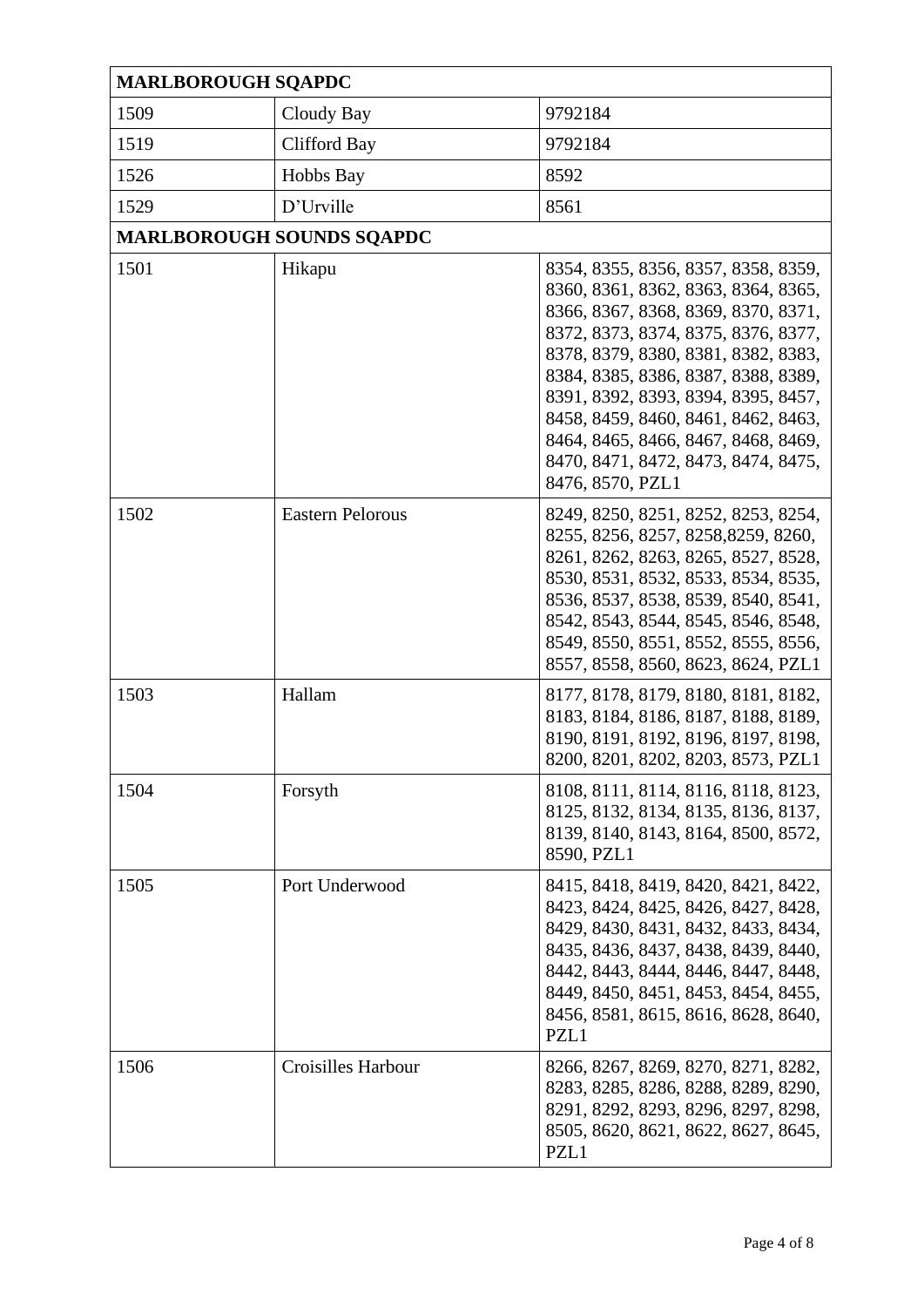| 1508 | Pohuenui           | 8204, 8205, 8206, 8207, 8208, 8209,<br>8210, 8211, 8212, 8213, 8214, 8215,<br>8216, 8217, 8218, 8219, 8220, 8221,<br>8222, 8223, 8224, 8225, 8226, 8227,<br>8228, 8229, 8230, 8231, 8232, 8233,<br>8234, 8235, 8236, 8237, 8238, 8239,<br>8240, 8241, 8242, 8243, 8245, 8246,<br>8247, 8579, PZL1                                                                         |
|------|--------------------|---------------------------------------------------------------------------------------------------------------------------------------------------------------------------------------------------------------------------------------------------------------------------------------------------------------------------------------------------------------------------|
| 1510 | Upper Keneperu     | 8478, 8479, 8480, 8481, 8482, 8483,<br>8484, 8485, 8486, 8487, 8488, 8489,<br>8490, 8491, 8492, 8495, 8562, 8563,<br>8564, 8565, 8566, 8567, 8646, PZL1                                                                                                                                                                                                                   |
| 1511 | Stafford           | 8321, 8322, 8323, 8324, 8325, 8326,<br>8327, 8328, 8329, 8330, 8331, 8332,<br>8333, 8334, 8335, 8336, 8337, 8338,<br>8339, 8340, 8341, 8342, 8343, 8344,<br>8345, 8347, 8348, 8349, 8350, 8351,<br>8352, 8353, 8600, 8642, 8643, 8644,<br>PZL1                                                                                                                            |
| 1512 | <b>West Crail</b>  | 8511, 8512, 8514, 8515, 8516, 8517,<br>8518, 8519, 8520, 8521, 8522, 8523,<br>8524, 8525, 8526 PZL1                                                                                                                                                                                                                                                                       |
| 1513 | Waitata            | 8058, 8059, 8060, 8062, 8063, 8064,<br>8065, 8066, 8067, 8069, 8070, 8071,<br>8074, 8075, 8076, 8077, 8078, 8079,<br>8080, 8082, 8084, 8086, 8087, 8088,<br>8090, 8091, 8092, 8093, 8094, 8095,<br>8096, 8097, 8098, 8099, 8100, 8101,<br>8102, 8497, 8499, 8617, 8630, 8655,<br>8656, MF 8089, PZL1, 8654                                                                |
| 1514 | Guards             | 8145, 8146, 8148, 8151, 8152, 8153,<br>8155, 8156, 8157, 8158, 8159, 8160,<br>PZL1                                                                                                                                                                                                                                                                                        |
| 1515 | Port Gore          | 8165, 8166, 8167, 8168, 8169, 8170,<br>8171, 8172, 8173, 8174, 8591, 8598,<br>8599, 8626, PZL1                                                                                                                                                                                                                                                                            |
| 1516 | <b>French Pass</b> | 8002, 8003, 8004, 8005, 8006, 8007,<br>8008, 8009, 8010, 8011, 8012, 8014,<br>8015, 8016, 8017, 8018, 8019, 8020,<br>8021, 8022, 8023, 8024, 8025, 8026,<br>8027, 8028, 8029, 8030, 8031, 8032,<br>8033, 8034, 8035, 8036, 8037, 8038,<br>8040, 8041, 8042, 8043, 8044, 8048,<br>8045, 8046, 8047, 8049, 8050, 8051,<br>8053, 8054, 8055, 8056, 8057, 8496,<br>8631, PZL1 |
| 1517 | Port Hardy         | 8013                                                                                                                                                                                                                                                                                                                                                                      |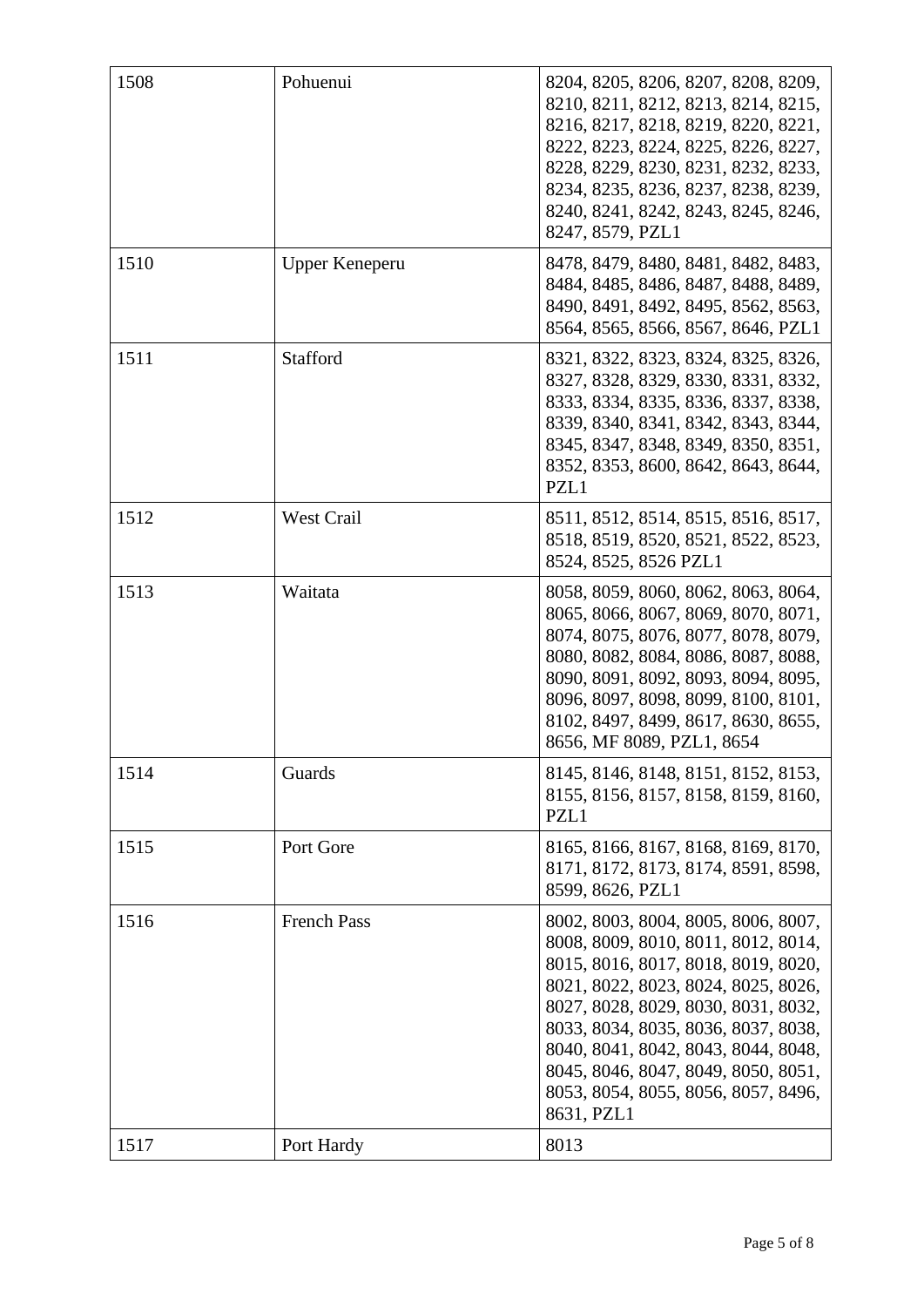| 1518                 | Tawhitinui                       | 8301, 8302, 8303, 8304, 8305, 8306,<br>8307, 8308, 8309, 8310, 8311, 8312,<br>8313, 8314, 8315, 8316, 8317, 8318,<br>8319, 8320, 8506, 8507, 8508, 8595,<br>8653, PZL1                                                                                                                                                                                                                                                                           |
|----------------------|----------------------------------|--------------------------------------------------------------------------------------------------------------------------------------------------------------------------------------------------------------------------------------------------------------------------------------------------------------------------------------------------------------------------------------------------------------------------------------------------|
| 1519A                | <b>Clifford Bay Marine Farms</b> | 8001                                                                                                                                                                                                                                                                                                                                                                                                                                             |
| 1520                 | Arapawa Island                   | 8397, 8398, 8399, 8400, 8401, 8402,<br>8403, 8404, 8509, 8510, 8580, PZL1                                                                                                                                                                                                                                                                                                                                                                        |
| 1521                 | <b>Oyster Bay</b>                | 8409, 8410, 8411, 8412, 8413, 8414,<br>PZL1                                                                                                                                                                                                                                                                                                                                                                                                      |
| 1521A                | <b>Tory Channel</b>              | 8405, 8406, PZL1                                                                                                                                                                                                                                                                                                                                                                                                                                 |
| 1566                 | Wairangi Bay                     | 8272, 8273, 8275, 8276, 8277, 8279,<br>8280, 8281, 8504, PZL1                                                                                                                                                                                                                                                                                                                                                                                    |
| <b>NELSON SQAPDC</b> |                                  |                                                                                                                                                                                                                                                                                                                                                                                                                                                  |
| 1507                 | Pakawau                          | Pe 8760278                                                                                                                                                                                                                                                                                                                                                                                                                                       |
| 1522                 | Collingwood                      | Li 427, Li 428, Li 429, Li 434, Li<br>448, Li 449, Li 450, Li 451, Li 452,<br>Li 453, Li 457, Li 459, Pe 17, Pe 18,<br>Pe 53, Pe 54, Pe 68, Pe 69, Pe 86, Pe<br>87, Pe 224, Pe 655, Pe 840, Pe 841,<br>Pe 842, Pe 843, Pe 844, Pe 845, Pe<br>846, Pe 847, Pe 848, Pe 849, PZL1,<br>RM050054, RM181191, RM050103,<br>RM050030, RM181190, RM181192                                                                                                 |
| 1527                 | Ferry Point                      | Pe 8462926                                                                                                                                                                                                                                                                                                                                                                                                                                       |
| 1532                 | Motueka Offshore                 | Li 116, Li 2038, Li 2449, Li 4049, Li<br>4358, Li 5867, Li 5873, Li 5984, Li<br>5996, Li 6002, Li 62128, Li 6835, Li  <br>7420, Li 7497, Li 8256, Li 9118, Li<br>9179, Li 9243, Li 9271, Li 9279, Li<br>9280, Li 9729, Li 62038, Li 62129,<br>Li 62437, Li 62621, Li 62736, Li<br>62755, Li 70593, Li 70873, Li<br>92649, Li 900538, RM130157,<br>RM130158, RM130159, RM130160,<br>RM130161, RM130162, RM130163,<br>RM050004, RM050101, RM190720 |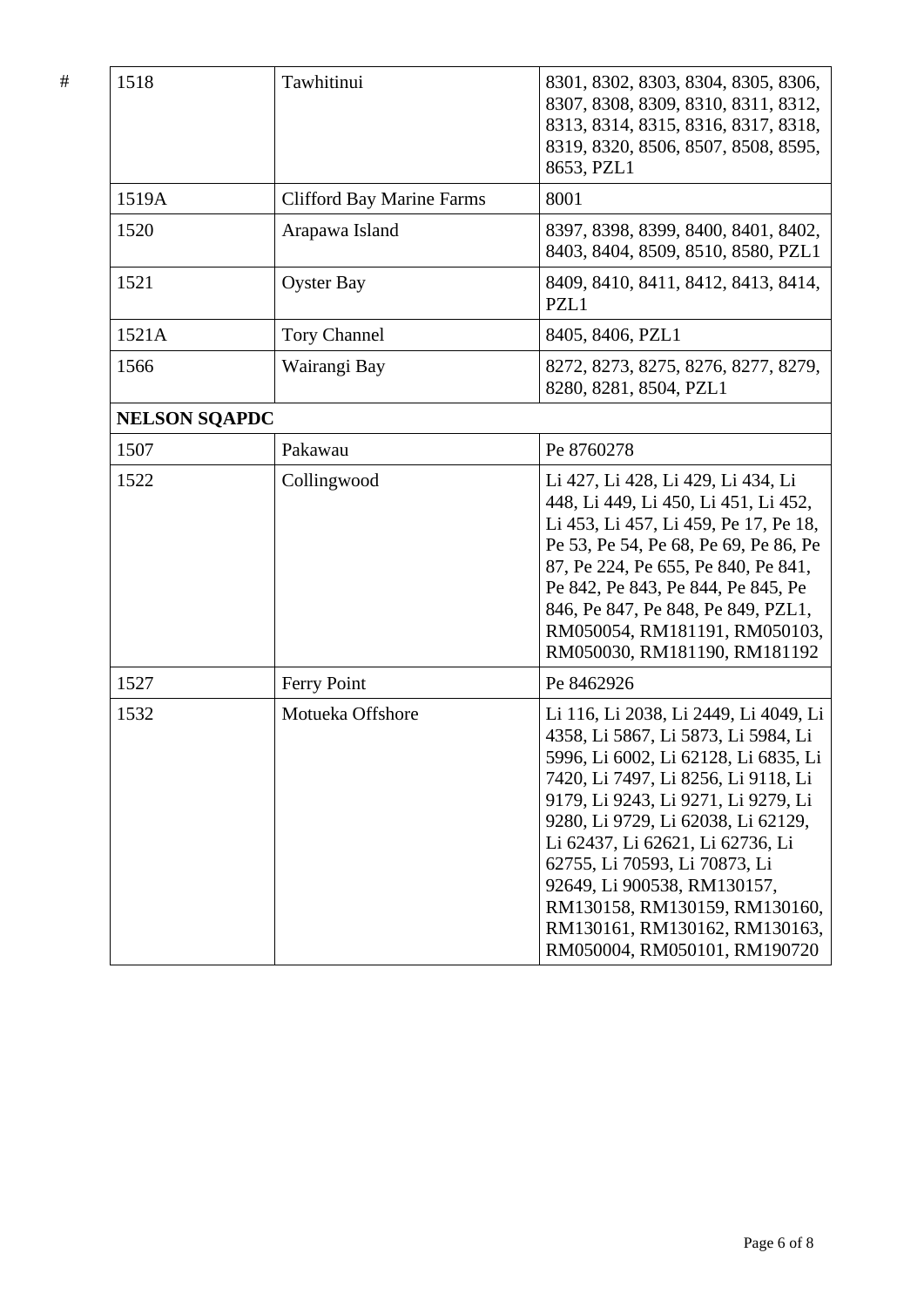| 1534                     | Takaka                              | Li 116, Li 2038, Li 2449, Li 4049, Li<br>4358, Li 5867, Li 5873, Li 5984, Li<br>5996, Li 6002, Li 62128, Li 6835, Li<br>7420, Li 7497, Li 8256, Li 9118, Li<br>9179, Li 9243, Li 9271, Li 9279, Li<br>9280, Li 9729, Li 62038, Li 62129,<br>Li 62437, Li 62621, Li 62736, Li<br>62755, Li 70593, Li 70873, Li<br>92649, Li 900538, PZL1,<br>RM050102, RM070990, RM190712,<br>RM190714, RM190716, RM190718,<br>RM191089, RM200899, RM200901,<br>RM200903, RM200905, RM200907,<br>RM200909, RM200911, RM200914 |
|--------------------------|-------------------------------------|--------------------------------------------------------------------------------------------------------------------------------------------------------------------------------------------------------------------------------------------------------------------------------------------------------------------------------------------------------------------------------------------------------------------------------------------------------------------------------------------------------------|
| 1577                     | Puponga                             | Pe 8760278                                                                                                                                                                                                                                                                                                                                                                                                                                                                                                   |
| <b>CANTERBURY SQAPDC</b> |                                     |                                                                                                                                                                                                                                                                                                                                                                                                                                                                                                              |
| 1601                     | Pigeon Bay                          | Pe 383, Pe 384, Pe 689, Pe 730, Pe<br>731                                                                                                                                                                                                                                                                                                                                                                                                                                                                    |
| 1602                     | <b>Menzies Bay</b>                  | Li 352, Pe 740                                                                                                                                                                                                                                                                                                                                                                                                                                                                                               |
| 1603                     | Pegasus Bay                         | 9792184                                                                                                                                                                                                                                                                                                                                                                                                                                                                                                      |
| 1603A                    | Pegasus Bay Offshore Marine<br>Farm | CRC171532                                                                                                                                                                                                                                                                                                                                                                                                                                                                                                    |
| 1604                     | Port Levy                           | Pe 877, Pe 878, Pe 885, Pe 886, Pe<br>887                                                                                                                                                                                                                                                                                                                                                                                                                                                                    |
| 1605                     | Akaroa Harbour                      | Pe 78, Pe 79                                                                                                                                                                                                                                                                                                                                                                                                                                                                                                 |
| 1613                     | Pegasus South                       | 9792184                                                                                                                                                                                                                                                                                                                                                                                                                                                                                                      |
| <b>DUNEDIN SQAPDC</b>    |                                     |                                                                                                                                                                                                                                                                                                                                                                                                                                                                                                              |
| 1801                     | Papanui Inlet                       | Pe 63626, Pe 7952, Pe 64011                                                                                                                                                                                                                                                                                                                                                                                                                                                                                  |
| 1802                     | <b>Blueskin Bay</b>                 | Pe 90063                                                                                                                                                                                                                                                                                                                                                                                                                                                                                                     |
| 1803                     | <b>Continental Shelf</b>            | Pe 8480986, Pe 8481189, Pe<br>8482012, Pe 8490681                                                                                                                                                                                                                                                                                                                                                                                                                                                            |
| 1804                     | Otago Harbour North                 | PE 900972                                                                                                                                                                                                                                                                                                                                                                                                                                                                                                    |
| 1805                     | <b>Otago Harbour South</b>          | PE 900972                                                                                                                                                                                                                                                                                                                                                                                                                                                                                                    |
| <b>SOUTHLAND SQAPDC</b>  |                                     |                                                                                                                                                                                                                                                                                                                                                                                                                                                                                                              |
| 1901                     | <b>Big Glory Bay</b>                | Li 149A, Li 315, Li 316, Li 317, Li<br>318, Li 319, Li 320, Li 321, Li 322,<br>Li 323, Li 324, Li 325, Li 337, Li<br>338, Li 339, Li 340, Li 342, Li 366,<br>Li 418, Li 461, Li 474, Li 475, Pe<br>244, Pe 245, Pe 246, Pe 247, Pe 248,<br>Pe 249, Pe 250, Pe 271, Pe 272, Pe<br>273, Pe 274, Pe 275, Pe 326, Pe 365                                                                                                                                                                                         |